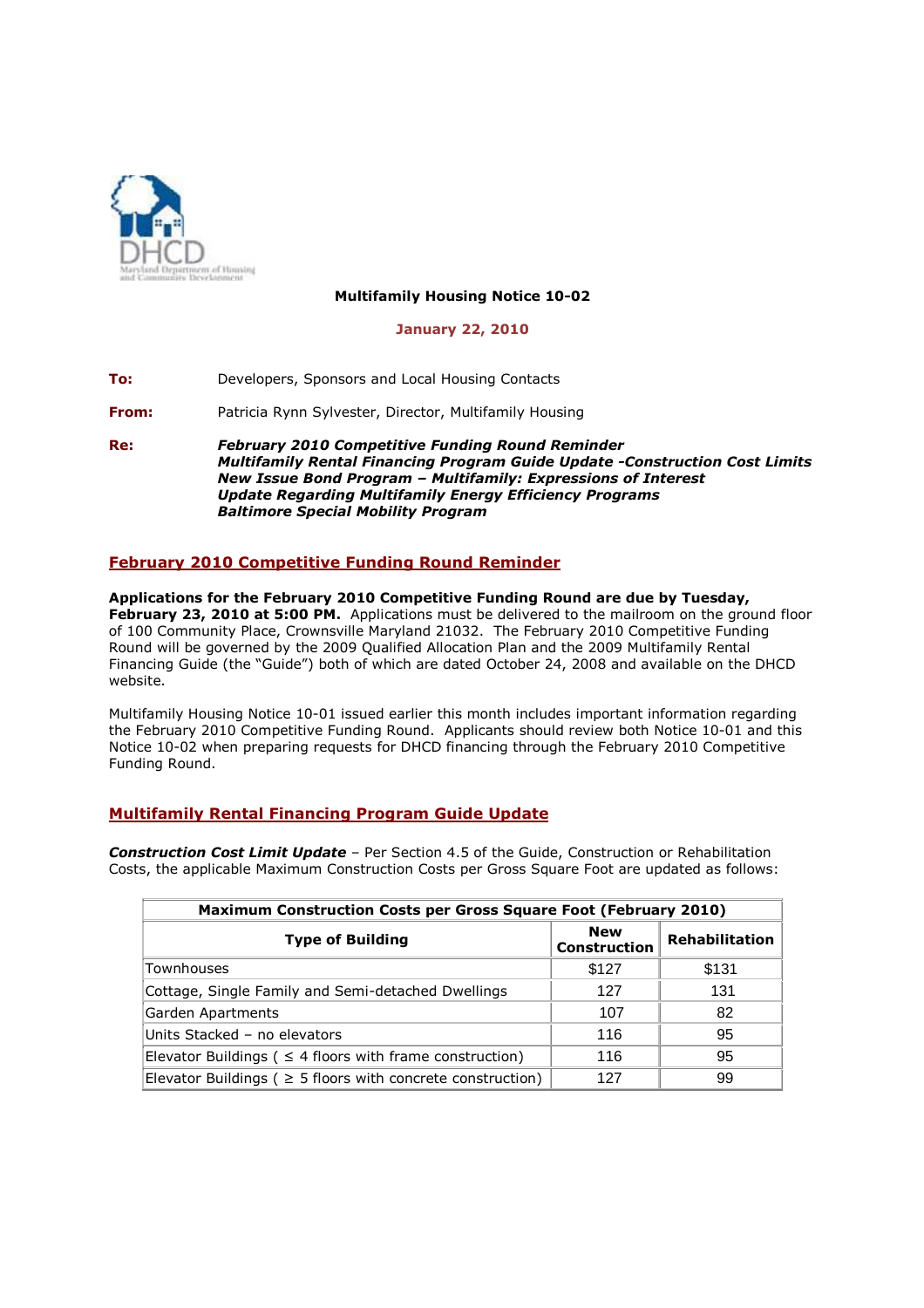### **New Issue Bond Program – Multifamily: Expressions of Interest**

The Department recently announced the opening of the New Issue Bond Program – Multifamily. As discussed in a public meeting on January 19, 2010 and as detailed at the website for the program (http://www.dhcd.state.md.us/Website/Programs/NIBP/Default.aspx), the Department is requesting Expressions of Interest by no later than February 12, 2010 for projects that may seek financing through the program. A copy of the Expression of Interest may be downloaded from the abovereferenced website.

### **Update Regarding Multifamily Energy Efficiency Programs**

As of January 18, 2010, applications for Energy Audits under the MD-BRAC Green Grant are being accepted only for rental housing developments located in Cecil and Frederick Counties. For developments in the remaining eligible Counties, the program is now fully subscribed. Also as of January 18, 2010, applications for Energy Audits under the Multifamily Energy Efficiency and Housing Affordability (MEEHA) program are no longer being accepted. For those properties that have already completed energy audits, MEEHA funding may be available for select energy efficiency improvements.

Owners interested in financial assistance for energy audits for rental developments are encouraged to evaluate the Maryland Energy Administration's Energy Assessment Program at the following website: http://www.energy.state.md.us/incentives/business/EnergyAssessments.asp.

Energy efficiency in affordable housing is a priority of the Department. For ongoing information about energy efficiency in multifamily rental housing please contact Matthew Schmid by phone (410-514- 7459) or email (schmid@mdhousing.org) or Lee Peschau by phone (410 514-7477) or email (peschau@mdhousing.org).

#### **Baltimore Special Mobility Program**

DHCD is providing the following information at the request of Metropolitan Baltimore Quadel (MBQ).

MBQ has financial assistance available for developers or property owners of multifamily units or single family homes in the Baltimore metropolitan area to support the provision of affordable rental housing under the Baltimore Special Mobility Program (the Program). The Program aims to increase the supply of affordable rental housing in specific neighborhoods throughout the Baltimore region, including Baltimore City and in Anne Arundel, Baltimore, Carroll, Harford, Howard and Queen Anne's Counties.

All categories of property are eligible for assistance, including new properties and existing properties that require moderate to substantial rehabilitation, including:

- Single family homes.
- Multifamily properties.
- Scattered site projects, including single family homes, duplexes, row houses, etc.

The Program seeks a mix of unit sizes ranging from one through four bedrooms, especially units that contain three or more bedrooms.

The Program provides:

- 1. Tenant selection from a list of eligible tenants who have received professional counseling and training prior to tenancy.
- 2. Pre-development funding up to \$8,000 per project-based unit.
- 3. Subordinated low interest loan up to an average of \$32,000 per project-based unit.
- 4. Guaranteed rental payments.
- 5. Vacancy loss payments.
- 6. Funding may be combined with other funds public funding such as low income housing tax credits, and private funding.
- 7. Post-occupancy counseling and support during the tenancy.
- 8. 15 year Housing Assistance Payments (HAP) contract.